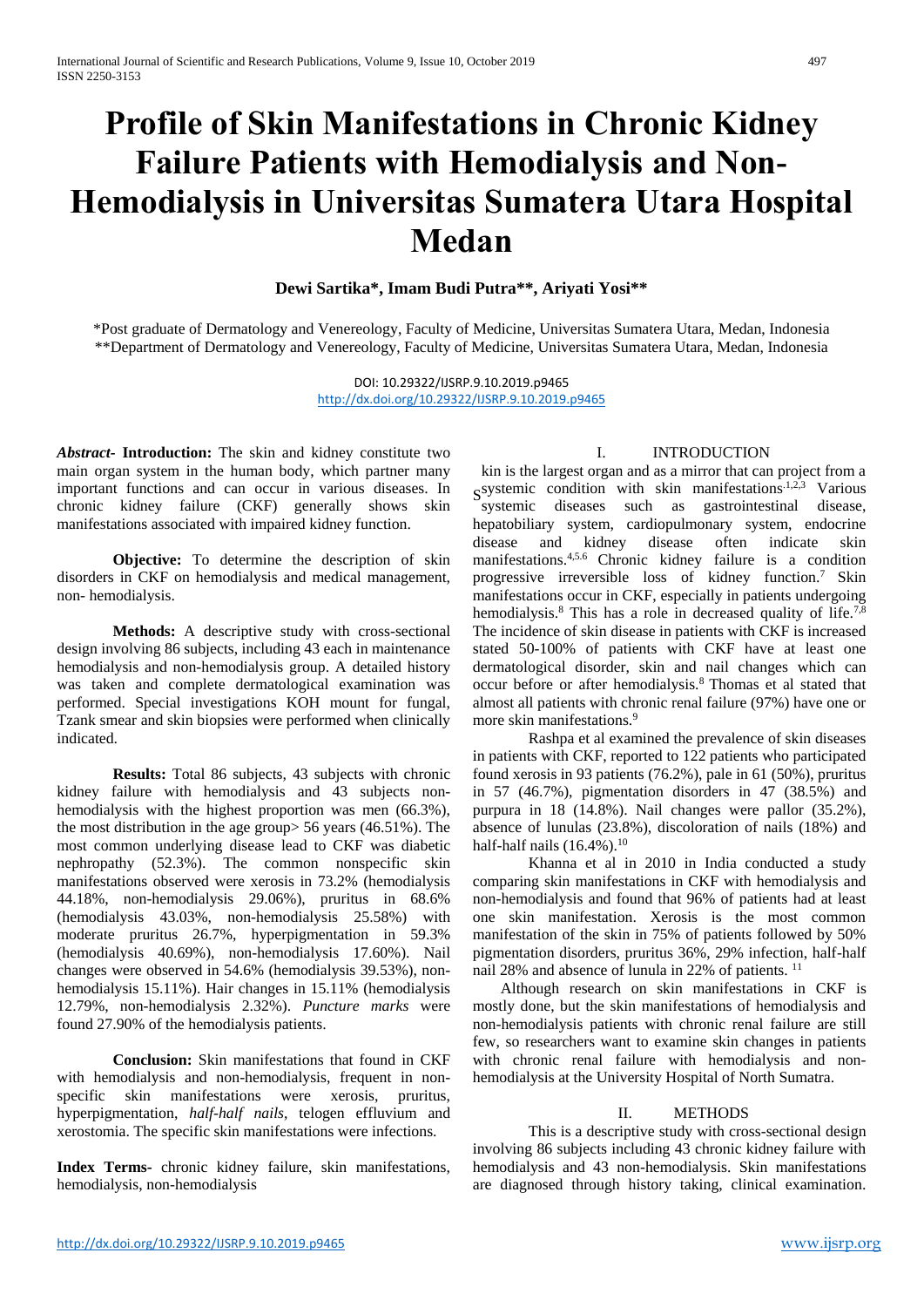International Journal of Scientific and Research Publications, Volume 9, Issue 10, October 2019 498 ISSN 2250-3153

Special investigations KOH mount for fungal, Tzank smear and skin biopsies were performed when clinically indicated.

This study has been approved by the Health Research Ethics Commission of the Faculty of Medicine, Universitas Sumatera Utara/ H. Adam Malik General Hospital Medan.

#### III. RESULTS

Total 86 subjects, 43 subjects CKF undergoing hemodialysis and 43 subjects non-hemodialysis with the highest proportion was men (66.3%) and female (33.7%), the highest distribution in the age group > 56 years (46.51%). The mean of age 52.82±12.2. The most common underlying disease lead to CKF in our study was diabetic nephropathy (52.3% cases) (Table 1)

| TABLE I. ETIOLOGY UNDERLYING CHRONIC KIDNEY FAILURE |                                           |                        |                         |  |  |  |
|-----------------------------------------------------|-------------------------------------------|------------------------|-------------------------|--|--|--|
| N <sub>0</sub>                                      | <b>Etiology of Chronic Kidney Failure</b> | <b>Number of Cases</b> | <b>Percentage Cases</b> |  |  |  |
|                                                     | Diabetic Nephropaty                       | 45                     | 52.32                   |  |  |  |
| 2                                                   | Hypertensive                              | 19                     | 22.09                   |  |  |  |
| 3                                                   | <b>Obstructive Nephropathy</b>            | 13                     | 15.11                   |  |  |  |
| $\overline{4}$                                      | Primary Glomerulopathy                    | 4                      | 4.65                    |  |  |  |
| -5                                                  | Polycystic Kidney Disease                 |                        | 3.48                    |  |  |  |
| - 6                                                 | Gouty Nephropathy                         |                        | 1.16                    |  |  |  |
|                                                     | Lupus Nephritis                           |                        | 1.16                    |  |  |  |
| <b>Total</b>                                        |                                           | 86                     | <b>100</b>              |  |  |  |

Xerosis was the most common nonspecific manifestation observed in 73.25% patients (hemodialysis 44.18%, non-hemodialysis 29.06%). Pruritus was the second most common finding constituting in 68.6% patients (hemodialysis 43.03%, non-hemodialysis 25.58%) with moderate pruritus 26.7%. Hyperpigmentation was found in 59.3% patients (hemodialysis 40.69%), non-hemodialysis 17.60%). Face and extremities were commonly affected.

Out of the 86 patients, 54.6% had nail changes (hemodialysis 39.53%, non-hemodialysis 15.11%). *Half half*  *nail* was the highest nail changes found in 29.06% patients (hemodialysis 41.8%, non-hemodialysis 16.27%) and the lowest in nail changes was absent lunula found only in the hemodialysis group 4.65%. Hair changes was noted in 15.11% patients (hemodialysis 12.79%, non-hemodialysis 2.32%). Xerostomia were the highest mucosal changes noted in 34.88% patients. Puncture marks were only found in the hemodialysis group 27.90% (Table 2).

| No. | <b>Skin Manifestation</b>    | Hemodialysis | <b>Non</b>          | <b>Total</b> |
|-----|------------------------------|--------------|---------------------|--------------|
|     |                              |              | <b>Hemodialysis</b> |              |
| 1.  | Xerosis                      | 38 (88.37%)  | 25 (58.13%)         | 63 (73.25%)  |
| 2.  | Pruritus                     | 37 (86.04%)  | 22 (51.16%)         | 59 (68.60%)  |
| 3.  | Hyperpigmentation            | 35 (81.39%)  | 16 (37.20%)         | 51 (59.30%)  |
| 4.  | Pallor                       | 15 (34.88%)  | 5(11.62%)           | 20 (23.25%)  |
| 5.  | Echymosis                    | $4(9.30\%)$  | $0(0\%)$            | 4(4.65%)     |
| 6.  | Half half nail               | 18 (41.8%)   | 7(16.27%)           | 25 (29.06%)  |
| 7.  | Pallor nail                  | 12 (27.90%)  | 5(11.62%)           | 17 (19.76%)  |
| 8.  | Absen Lunula                 | $2(4.65\%)$  | $0(0\%)$            | 2(2.32%)     |
| 9.  | Clubbing nail                | 2(4.65%)     | $1(2.32\%)$         | 3(3.48%)     |
| 10. | Telogen effluvium            | 10(23.25%)   | $2(4.65\%)$         | 12 (13.95%)  |
| 11. | Diffuse Alopecia             | $1(2.32\%)$  | $0(0\%)$            | $1(1,16\%)$  |
| 12. | Xerostomia                   | 22 (51.16%)  | 8 (18.60%)          | 30 (34.88%)  |
| 13. | <b>Ulcerative Stomatitis</b> | 10 (23.25%)  | $2(4.65\%)$         | 12 (13.95%)  |
| 14  | Angular cheilitis            | $4(9.30\%)$  | $2(4.65\%)$         | 6(6,97%)     |
| 15. | Macroglossia                 | $2(4.65\%)$  | $0(0\%)$            | $2(2.32\%)$  |
| 16. | Gingivitis                   | $1(2.32\%)$  | $0(0\%)$            | 1(1.16%)     |
| 17. | Sclera Icterus               | 8 (18.60%)   | $0(0\%)$            | 8 (9.30%)    |
| 18. | Puncture marks               | 24 (55.81%)  | $0(0\%)$            | 24 (27.90%)  |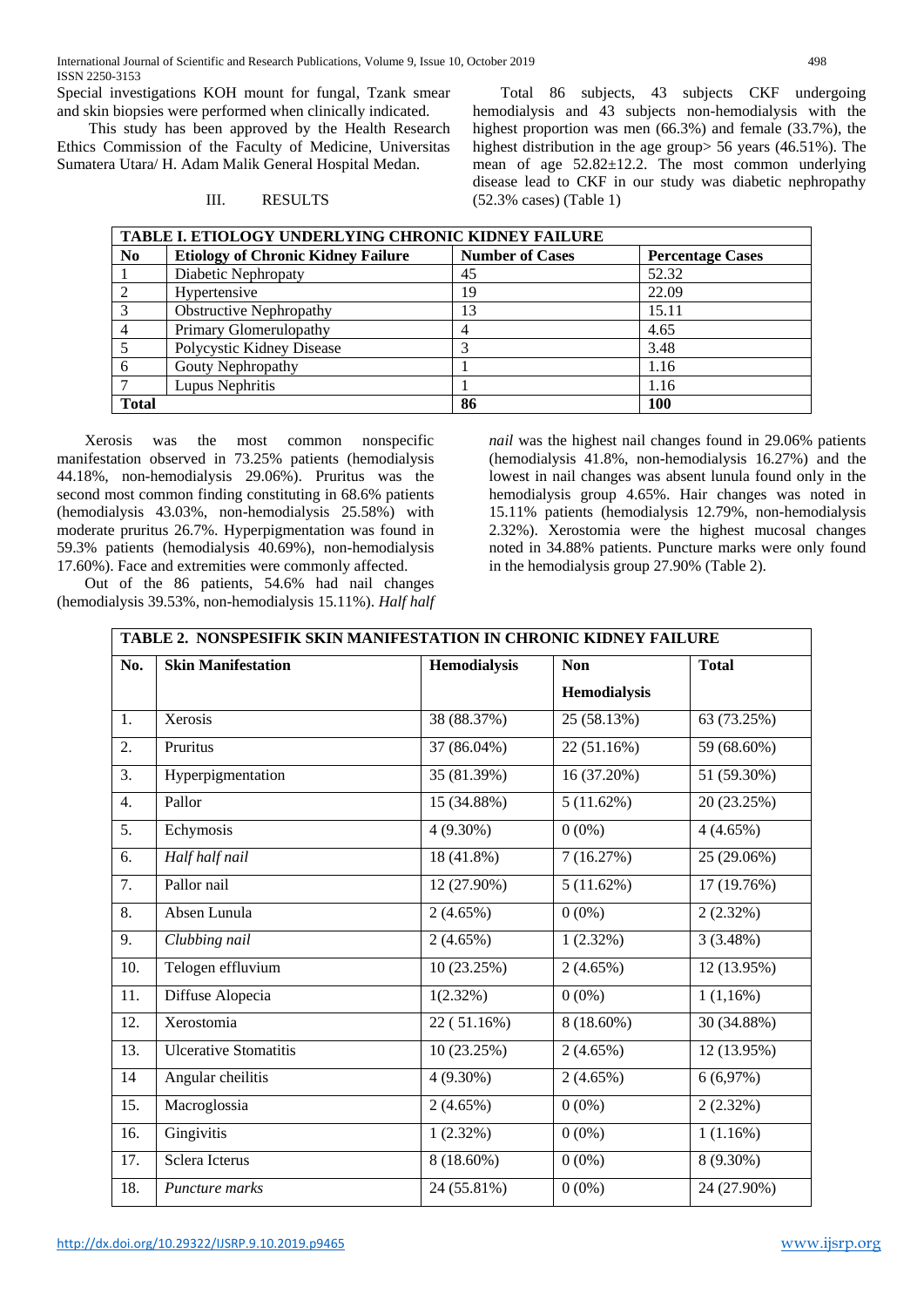Skin infections were observed in 29.06% patients, fungal in 19.76% patients (hemodialysis 23.25%, nonhemodialysis 16.27%), bacterial 8.13% patients (hemodialysis 13.95%, non-hemodialysis 2.32%), viral only in nonhemodialysis 1.16% patients. Other skin manifestation

included statis dermatitis, lichen simplex chronic and acne vulgaris seen in each 2.32% patients, seborrheic dermatitis observed only in hemodialysis group 2.32% patients and melasma seen in 3.48% patients (Table 3).

| <b>TABLE 3. SPESIFIK SKIN MANIFESTATION IN CHRONIC KIDNEY FAILURE</b> |                             |                     |                         |              |  |  |  |
|-----------------------------------------------------------------------|-----------------------------|---------------------|-------------------------|--------------|--|--|--|
| $\bf No$                                                              | <b>Manifestasi Kulit</b>    | <b>Hemodialysis</b> | <b>Non Hemodialysis</b> | <b>Total</b> |  |  |  |
| 1.                                                                    | <b>Fungal Infections</b>    | 10(23.25%)          | 7(16.27%)               | 17 (19.76%)  |  |  |  |
| 2.                                                                    | <b>Bacterial Infections</b> | $6(13.95\%)$        | $1(2.32\%)$             | 7(8.13%)     |  |  |  |
| 3.                                                                    | Viral Infections            | $0(0\%)$            | $1(2.32\%)$             | 1(1.16%)     |  |  |  |
| $\overline{4}$ .                                                      | Seborrhoic Dermatitis       | $1(2.32\%)$         | $0(0\%)$                | $1(1.16\%)$  |  |  |  |
| 5.                                                                    | <b>Statis Dermatitis</b>    | $1(2.32\%)$         | $1(2.32\%)$             | $2(2.32\%)$  |  |  |  |
| 6.                                                                    | Lichen Simplex Chronic      | $1(2.32\%)$         | $1(2.32\%)$             | 2(2.32%)     |  |  |  |
| 7.                                                                    | Acne Vulgaris               | $2(4.65\%)$         | $0(0\%)$                | $2(2.32\%)$  |  |  |  |
| 8.                                                                    | <b>Melasma</b>              | $2(4.65\%)$         | $1(2.32\%)$             | 3(3.48%)     |  |  |  |

## IV. DISCUSSION

Out of 86 subjects of CKF in this study, the highest proportion was male, 57 subjects (66.3%) and 29 subjects were women (33.7%), the highest distribution in the age group of 56 above (46.51%). A similar study by Chanda et al in India also showed that out of 100 patients, 72% were men and 28% were women.<sup>12</sup> Rashpa et al also reported male to female ratio of 17:1.<sup>10</sup> In Egypt, reported of 93 patients 60.2% were men and 39.8% were women. $1$ 

The most common etiology of CKF in our study was diabetic nephropaty (52.32%), followed by hypertensive (22.09%), obstructive nephropaty (15.11%). A similar study by Shrestha et al in Nepal and Chanda et al reported the most common etiology of chronic kidney failure was diabetic nephropaty and hypertensive.<sup>12,13</sup> Study Khanna et al in India reported different etiology in India, where out 100 patients, most common etiology was chronic glomerulonephritis (45%) followed by diabetic nephropaty (22%) and hypertensive (12%). The high incidence of diabetic nephropaty is associated with microvascular complications diabetes mellitus.<sup>11</sup>

Xerosis was the most common nonspecific skin manifestations noted, with overall prevalence 73.25%. hemodialysis group higher compared to non-hemodialysis patients (88.37%). Similar studies by Foludun et al and Chanda et al reported xerosis was  $86\%$  and  $61\%$ , respectively.<sup>12,14</sup> The higher prevalence of xerosis, could be to skin barrier impaired, irritants, eccrine impaired, metabolic imbalance and high doses diuretics.<sup>14</sup>

Pruritus was the second most common manifestation in our study found in 68.60%, hemodialysis group (86.04%) has higher prevalence compared to the non-hemodialysis group (55.16%). Recent reports show that 20-50% are affected. Asokan et al reported pruritus in 44.3% of hemodialysis group and  $53.1\%$  non-hemodialysis group.<sup>1</sup> Galperinta et al reported there was relationship between the onset and severity of pruritus with severity chronic renal failure and hemodialysis.<sup>15</sup> Pruritus was thought to be mediated by xerosis and

hyperparathyroid which are commonly found in patients with chronic kidney failure.<sup>14,15</sup>

Hyperpigmentation was found in 59.30% patients, hemodialysis group 81.39% had higher prevalence compared to non-hemodialysis group (37.20%) with the most common predilection found in the extremities and face. Chanda et al observed pigmentary changes in 42% of patients.<sup>12</sup> Smiths et al reported pigmentation and increased b-MSH values in both undialysed and dialysed patients.<sup>11</sup>

Skin pallor observered 23.25% in our study. A similar study reported in India found 17.5% patients.<sup>12</sup> Malnutrion and iron deficiency anemia superimposed on the anemia of chronic disease, may result in a higher prevalence of skin pallor.<sup>1</sup>

Ecchymosis was found only in hemodialysis group 9.30%. A similar study Mourad et al reported ecchymosis found in 47.3% in chronic kidney failure.<sup>4</sup> Udayakumar et al reported ecchymosis in chronic kidney failure with hemodialysis caused by platelet fuction disorder, use of heparin during hemodialysis and increased vascular fragility.<sup>16</sup>

Nail changes were reported between 30-50% of patients with CKF. 1 In our study, nail changes were observed 54.6%. half half nail, the characteristic nail change in chronic kidney failure was observed 29.06%of the patients. Other nail changes observed in this study were pallor nail (19.76%), clubbing nail (3.48%) and absent lunula (2.32%). Half half nail associated with azotaenia and an increase in melanin tissue by MSH. Pallor nail are associated with anemia.<sup>7</sup>

Hair changes like telogen effluvium and diffuse alopecia have been reported to occur frequently in chronic kidney failure.<sup>7</sup> In this study, hair change was observed in 15.11% of patients and included telogen effluvium 23.2% hemodialysis group and 4.6% non- hemodialysis group, diffuse alopecia only found in hemodialysis group 2.3%. similar studies Chanda et and and Peres et al reported hair changes 23.25% and 26.9%.7,12

Mucosal changes are common in patients with chronic kidney failure and can be due dehydration, mouth breathing, high cconcentration of urea and failure to